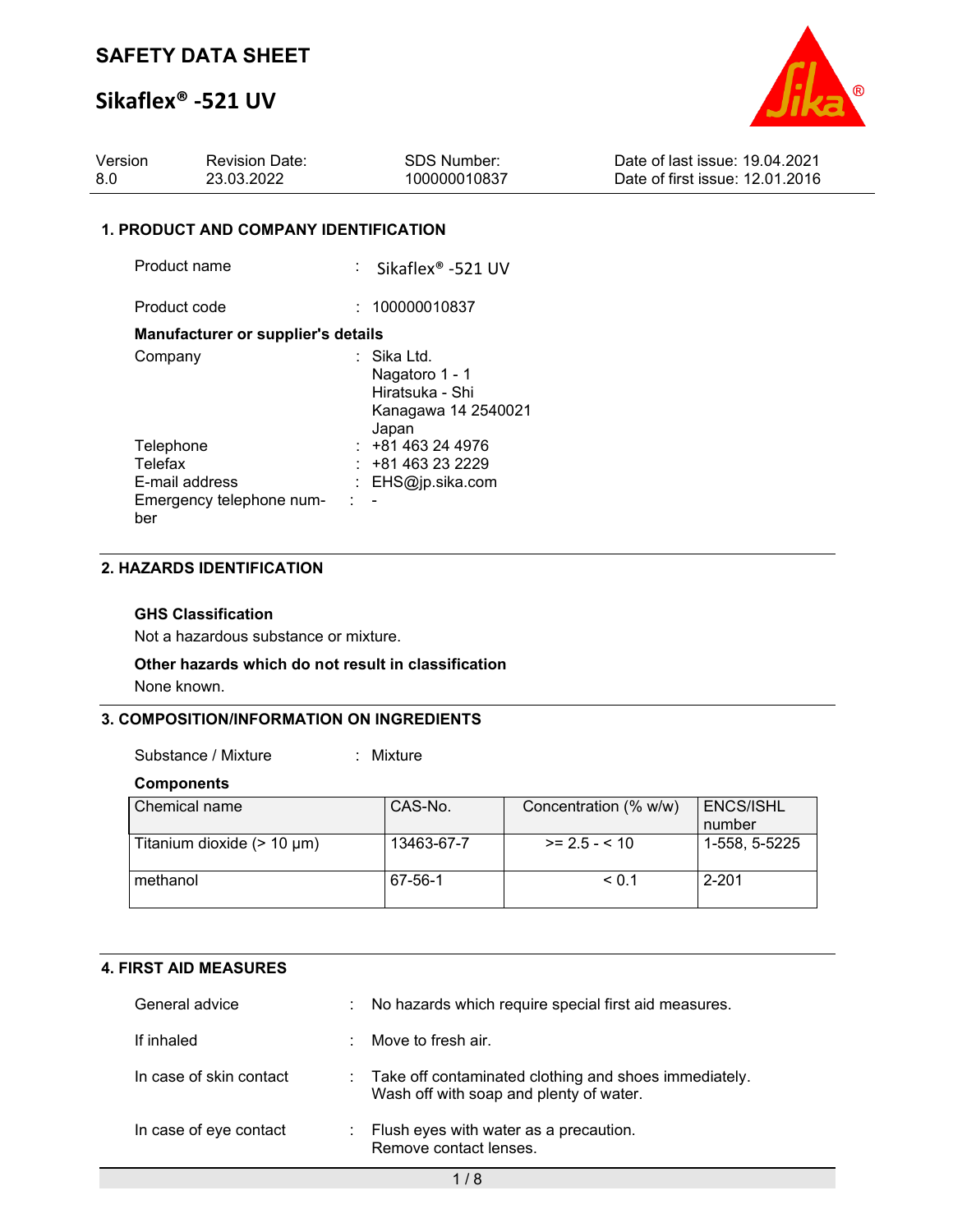# **Sikaflex® -521 UV**



| Version<br>8.0 | <b>Revision Date:</b><br>23.03.2022                               |           | <b>SDS Number:</b><br>100000010837                                                                                                                                                                   | Date of last issue: 19.04.2021<br>Date of first issue: 12.01.2016 |  |
|----------------|-------------------------------------------------------------------|-----------|------------------------------------------------------------------------------------------------------------------------------------------------------------------------------------------------------|-------------------------------------------------------------------|--|
|                |                                                                   |           | Keep eye wide open while rinsing.                                                                                                                                                                    |                                                                   |  |
|                | If swallowed                                                      |           | Clean mouth with water and drink afterwards plenty of water.<br>Do not give milk or alcoholic beverages.<br>Never give anything by mouth to an unconscious person.                                   |                                                                   |  |
|                | Most important symptoms<br>and effects, both acute and<br>delayed |           | May cause damage to organs through prolonged or repeated<br>exposure.<br>No known significant effects or hazards.<br>See Section 11 for more detailed information on health effects<br>and symptoms. |                                                                   |  |
|                | Notes to physician                                                |           | Treat symptomatically.                                                                                                                                                                               |                                                                   |  |
|                | <b>5. FIREFIGHTING MEASURES</b>                                   |           |                                                                                                                                                                                                      |                                                                   |  |
|                | Suitable extinguishing media                                      | $\cdot$ : | Use extinguishing measures that are appropriate to local cir-<br>cumstances and the surrounding environment.                                                                                         |                                                                   |  |
|                | Hazardous combustion prod- :<br>ucts                              |           | No hazardous combustion products are known                                                                                                                                                           |                                                                   |  |
| ods            | Specific extinguishing meth-                                      | ÷.        | Standard procedure for chemical fires.                                                                                                                                                               |                                                                   |  |
|                | Special protective equipment :<br>for firefighters                |           | In the event of fire, wear self-contained breathing apparatus.                                                                                                                                       |                                                                   |  |
|                |                                                                   |           |                                                                                                                                                                                                      |                                                                   |  |

## **6. ACCIDENTAL RELEASE MEASURES**

| Personal precautions, protec-:<br>tive equipment and emer-<br>gency procedures | For personal protection see section 8.                                                                     |
|--------------------------------------------------------------------------------|------------------------------------------------------------------------------------------------------------|
| Environmental precautions                                                      | No special environmental precautions required.                                                             |
| Methods and materials for<br>containment and cleaning up                       | Wipe up with absorbent material (e.g. cloth, fleece).<br>Keep in suitable, closed containers for disposal. |

## **7. HANDLING AND STORAGE**

**Handling**

| fire and explosion      |    | Advice on protection against : Normal measures for preventive fire protection.                                                                        |
|-------------------------|----|-------------------------------------------------------------------------------------------------------------------------------------------------------|
| Advice on safe handling | ÷. | For personal protection see section 8.<br>No special handling advice required.<br>Follow standard hygiene measures when handling chemical<br>products |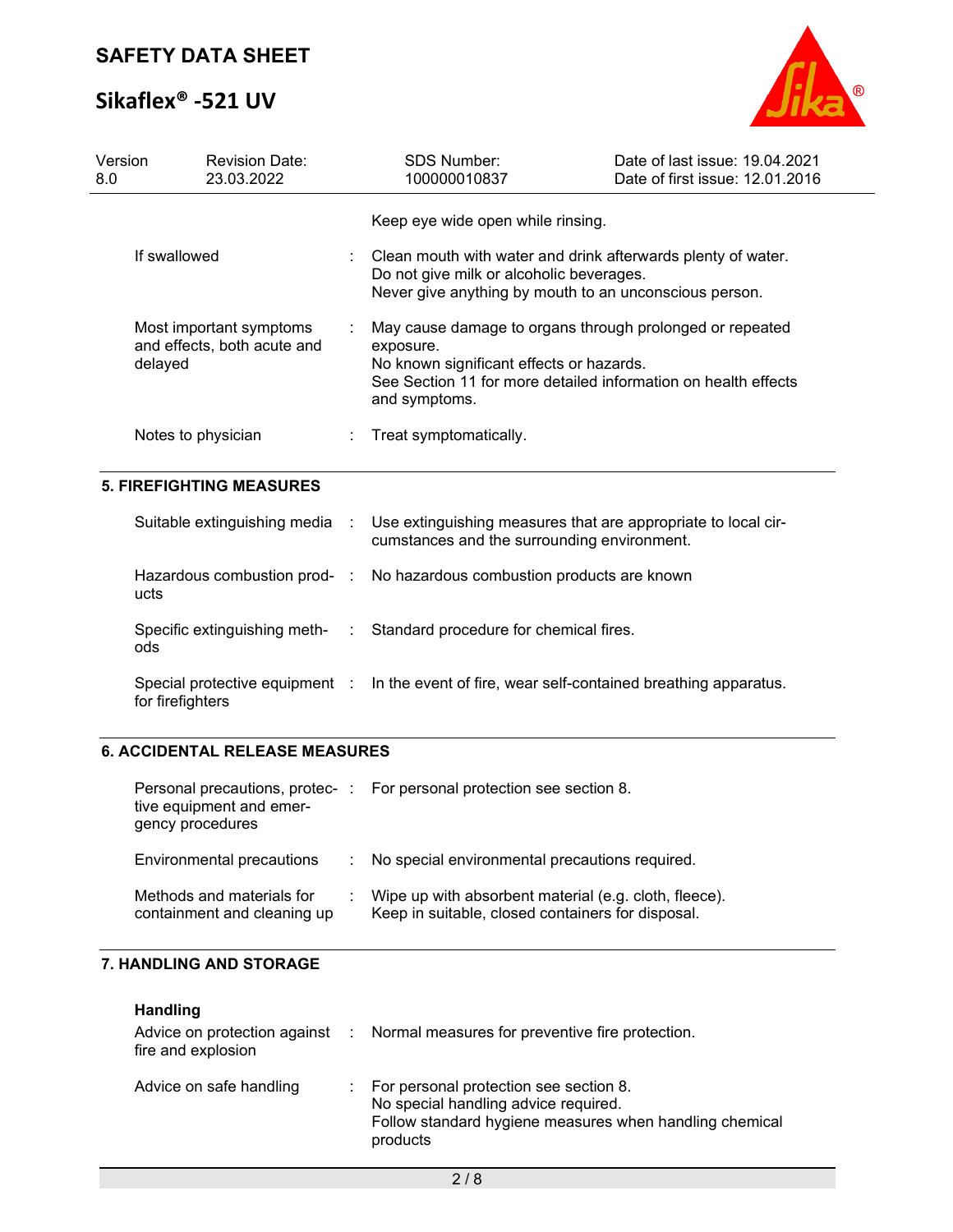# **Sikaflex® -521 UV**



| Version<br>8.0 |                    | <b>Revision Date:</b><br>23.03.2022 |   | <b>SDS Number:</b><br>100000010837                                   | Date of last issue: 19.04.2021<br>Date of first issue: 12.01.2016 |
|----------------|--------------------|-------------------------------------|---|----------------------------------------------------------------------|-------------------------------------------------------------------|
|                |                    |                                     |   |                                                                      |                                                                   |
|                |                    | Avoidance of contact                |   | $\therefore$ No data available                                       |                                                                   |
|                | Hygiene measures   |                                     |   | When using do not eat or drink.<br>When using do not smoke.          |                                                                   |
|                | <b>Storage</b>     |                                     |   |                                                                      |                                                                   |
|                |                    | Conditions for safe storage         |   | Keep container tightly closed in a dry and well-ventilated<br>place. |                                                                   |
|                |                    |                                     |   | Store in accordance with local regulations.                          |                                                                   |
|                | Materials to avoid |                                     | ÷ | No special restrictions on storage with other products.              |                                                                   |

### **8. EXPOSURE CONTROLS/PERSONAL PROTECTION**

**Threshold limit value and permissible exposure limits for each component in the work environment**

| Components                      | CAS-No.                                                                                                        | Value type<br>(Form of<br>exposure) | Control parame-<br>ters / Permissible<br>concentration | <b>Basis</b>          |
|---------------------------------|----------------------------------------------------------------------------------------------------------------|-------------------------------------|--------------------------------------------------------|-----------------------|
| Titanium dioxide $(> 10 \mu m)$ | 13463-67-7                                                                                                     | <b>TWA</b>                          | $10 \text{ mg/m}$<br>(Titanium dioxide)                | <b>ACGIH</b>          |
| methanol                        | 67-56-1                                                                                                        | ACL                                 | 200 ppm                                                | JP OEL ISHL           |
|                                 |                                                                                                                | OEL-M                               | $200$ ppm<br>260 mg/m3                                 | JP OEL<br><b>JSOH</b> |
|                                 | Further information: Group 2: Substances presumed to cause<br>reproductive toxicity in humans, Skin absorption |                                     |                                                        |                       |

### **Biological occupational exposure limits**

| Components | CAS-No. | Target sub-<br>stance | Biological<br>specimen | Sampling<br>time                                                             | Permissible<br>concentration | <b>Basis</b>        |
|------------|---------|-----------------------|------------------------|------------------------------------------------------------------------------|------------------------------|---------------------|
| methanol   | 67-56-1 | Methanol              | Urine                  | End of<br>shift                                                              | $20$ mg/l                    | <b>JSOH</b>         |
|            |         | Methanol              | Urine                  | End of<br>shift (As<br>soon as<br>possible<br>after ex-<br>posure<br>ceases) | $15 \text{ mg/l}$            | <b>ACGIH</b><br>BEI |

### **Personal protective equipment**

Respiratory protection : Use respiratory protection unless adequate local exhaust ventilation is provided or exposure assessment demonstrates that exposures are within recommended exposure guidelines.

The filter class for the respirator must be suitable for the maximum expected contaminant concentration

(gas/vapour/aerosol/particulates) that may arise when handling the product. If this concentration is exceeded, self-contained breathing apparatus must be used.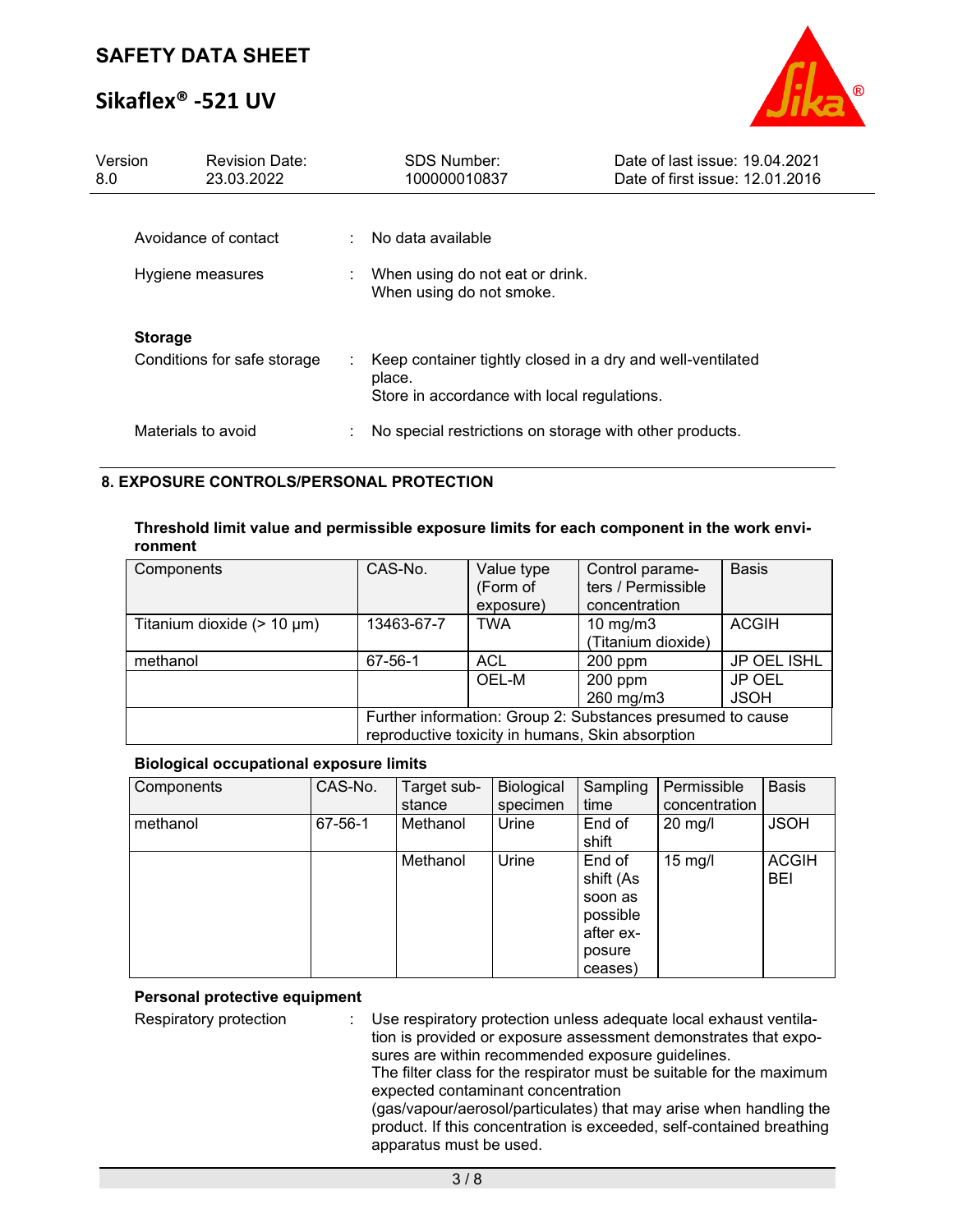# **Sikaflex® -521 UV**



| Version<br>8.0 |                 | <b>Revision Date:</b><br>23.03.2022 | SDS Number:<br>100000010837                                                                                               | Date of last issue: 19.04.2021<br>Date of first issue: 12.01.2016                                                                     |
|----------------|-----------------|-------------------------------------|---------------------------------------------------------------------------------------------------------------------------|---------------------------------------------------------------------------------------------------------------------------------------|
|                | Hand protection |                                     | standard should be worn at all times when handling chemical<br>products if a risk assessment indicates this is necessary. | Chemical-resistant, impervious gloves complying with an approved                                                                      |
|                | Eye protection  |                                     | used when a risk assessment indicates this is necessary.                                                                  | Safety eyewear complying with an approved standard should be                                                                          |
|                |                 | Skin and body protection            | place.                                                                                                                    | Choose body protection in relation to its type, to the concentration<br>and amount of dangerous substances, and to the specific work- |

## **9. PHYSICAL AND CHEMICAL PROPERTIES**

| Physical state                                                                                                                     | ÷  | paste                              |
|------------------------------------------------------------------------------------------------------------------------------------|----|------------------------------------|
| Colour                                                                                                                             |    | various                            |
| Odour                                                                                                                              |    | No data available                  |
| <b>Odour Threshold</b>                                                                                                             |    | No data available                  |
| Melting point/range / Freezing<br>point                                                                                            | ÷  | No data available                  |
| Boiling point/boiling range                                                                                                        | ÷. | No data available                  |
| Flammability (solid, gas)                                                                                                          | t. | No data available                  |
| Lower explosion limit and upper explosion limit / flammability limit<br>Upper explosion limit /<br><b>Upper flammability limit</b> |    | No data available                  |
| Lower explosion limit /<br>Lower flammability limit                                                                                | ÷  | No data available                  |
| Flash point                                                                                                                        |    | ca. 150 °C<br>(Method: closed cup) |
| Decomposition temperature                                                                                                          | t  | No data available                  |
| рH                                                                                                                                 |    | Not applicable                     |
| <b>Evaporation rate</b>                                                                                                            |    | No data available                  |
| Auto-ignition temperature                                                                                                          |    | No data available                  |
| Viscosity<br>Viscosity, dynamic                                                                                                    |    | No data available                  |
| Viscosity, kinematic                                                                                                               |    | $>$ 20.5 mm2/s (40 °C)             |
|                                                                                                                                    |    |                                    |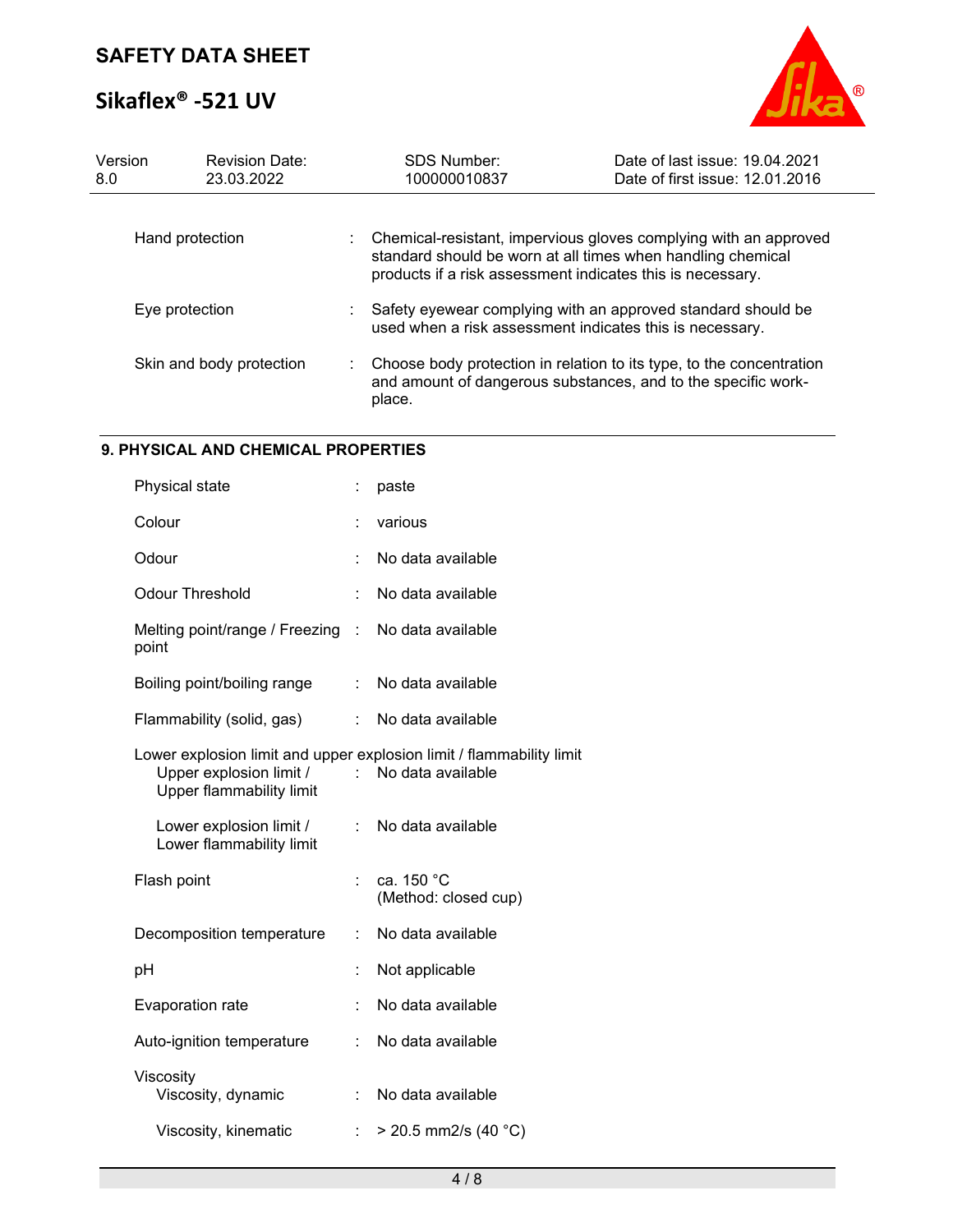# **Sikaflex® -521 UV**



| Version<br>8.0 | <b>Revision Date:</b><br>23.03.2022          | SDS Number:<br>100000010837 | Date of last issue: 19.04.2021<br>Date of first issue: 12.01.2016 |
|----------------|----------------------------------------------|-----------------------------|-------------------------------------------------------------------|
|                | Solubility(ies)<br>Water solubility          | insoluble                   |                                                                   |
|                | Solubility in other solvents :               | No data available           |                                                                   |
|                | Partition coefficient: n-<br>octanol/water   | : No data available         |                                                                   |
|                | Vapour pressure                              | $: 0.01$ hPa                |                                                                   |
|                | Density and / or relative density<br>Density | : ca. 1.38 g/cm3 (23 °C)    |                                                                   |
|                | Relative vapour density                      | No data available           |                                                                   |
|                | <b>Explosive properties</b>                  | : No data available         |                                                                   |
|                | Oxidizing properties                         | No data available           |                                                                   |

## **10. STABILITY AND REACTIVITY**

| Reactivity             | No dangerous reaction known under conditions of normal use.            |
|------------------------|------------------------------------------------------------------------|
| Chemical stability     | : The product is chemically stable.                                    |
| tions                  | Possibility of hazardous reac- : No hazards to be specially mentioned. |
| Conditions to avoid    | No data available                                                      |
| Incompatible materials | No data available                                                      |

## **11. TOXICOLOGICAL INFORMATION**

### **Acute toxicity**

Not classified based on available information.

## **Components:**

### **methanol:**

| Acute inhalation toxicity | : $LC50:3$ mg/l                                 |
|---------------------------|-------------------------------------------------|
|                           | Exposure time: 4 h                              |
|                           | Test atmosphere: vapour                         |
|                           | Method: Converted acute toxicity point estimate |
|                           |                                                 |

### **Skin corrosion/irritation**

Not classified based on available information.

## **Serious eye damage/eye irritation**

Not classified based on available information.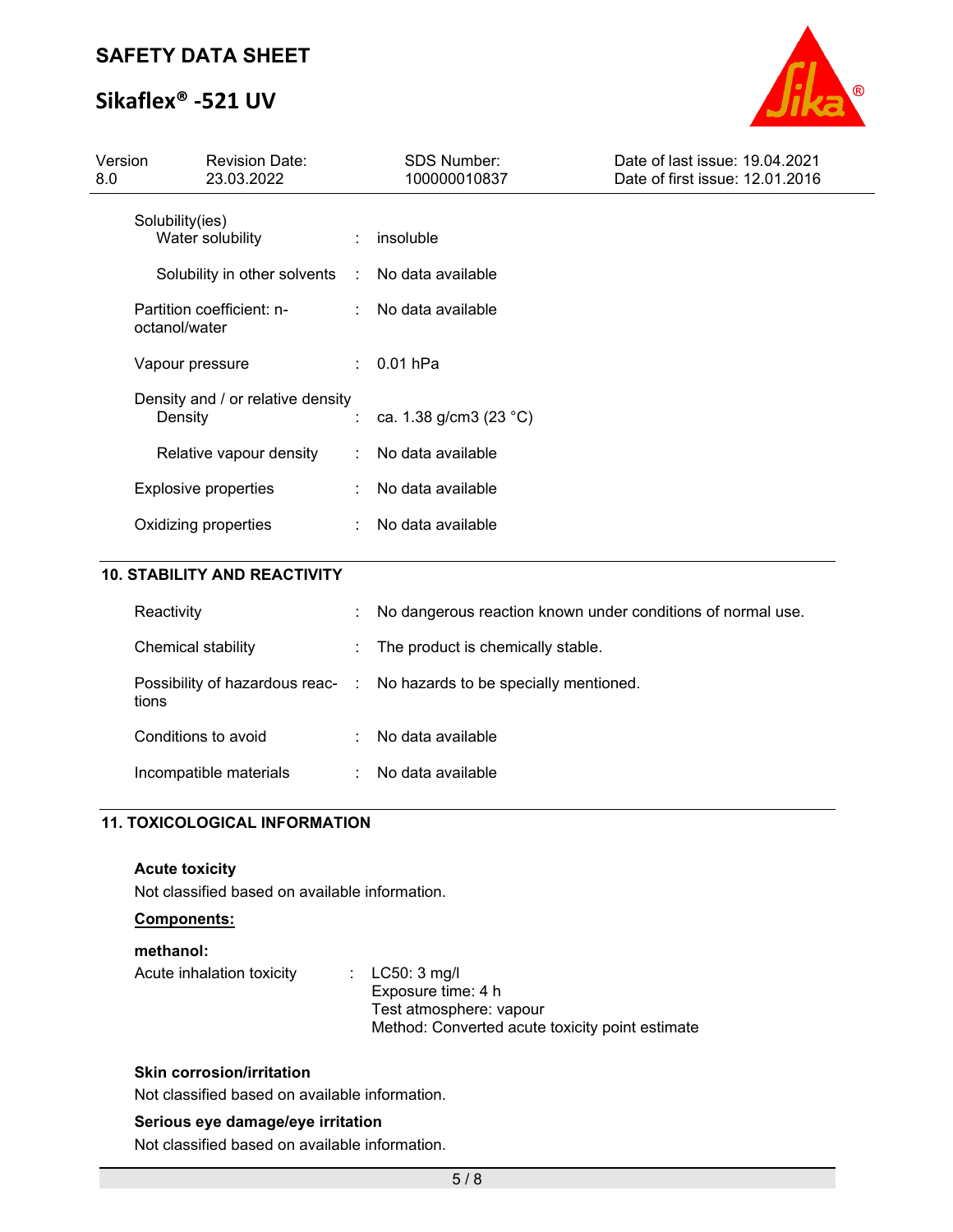# **Sikaflex® -521 UV**



| 8.0                                                                                     | <b>Revision Date:</b><br>23.03.2022                                             | <b>SDS Number:</b><br>100000010837 | Date of last issue: 19.04.2021<br>Date of first issue: 12.01.2016 |  |
|-----------------------------------------------------------------------------------------|---------------------------------------------------------------------------------|------------------------------------|-------------------------------------------------------------------|--|
|                                                                                         | Respiratory or skin sensitisation                                               |                                    |                                                                   |  |
|                                                                                         | <b>Skin sensitisation</b>                                                       |                                    |                                                                   |  |
| Not classified based on available information.                                          |                                                                                 |                                    |                                                                   |  |
|                                                                                         | <b>Respiratory sensitisation</b>                                                |                                    |                                                                   |  |
|                                                                                         | Not classified based on available information.                                  |                                    |                                                                   |  |
|                                                                                         | <b>Germ cell mutagenicity</b><br>Not classified based on available information. |                                    |                                                                   |  |
|                                                                                         | Carcinogenicity                                                                 |                                    |                                                                   |  |
| Not classified based on available information.                                          |                                                                                 |                                    |                                                                   |  |
|                                                                                         | <b>Reproductive toxicity</b>                                                    |                                    |                                                                   |  |
|                                                                                         | Not classified based on available information.                                  |                                    |                                                                   |  |
|                                                                                         | <b>STOT - single exposure</b>                                                   |                                    |                                                                   |  |
|                                                                                         | Not classified based on available information.                                  |                                    |                                                                   |  |
|                                                                                         | <b>STOT - repeated exposure</b>                                                 |                                    |                                                                   |  |
| May cause damage to organs (respiratory system) through prolonged or repeated exposure. |                                                                                 |                                    |                                                                   |  |
| <b>Aspiration toxicity</b><br>Not classified based on available information.            |                                                                                 |                                    |                                                                   |  |
|                                                                                         |                                                                                 |                                    |                                                                   |  |
|                                                                                         | <b>12. ECOLOGICAL INFORMATION</b>                                               |                                    |                                                                   |  |
|                                                                                         |                                                                                 |                                    |                                                                   |  |
|                                                                                         |                                                                                 |                                    |                                                                   |  |
|                                                                                         | <b>Ecotoxicity</b><br>No data available                                         |                                    |                                                                   |  |
|                                                                                         | <b>Persistence and degradability</b>                                            |                                    |                                                                   |  |
|                                                                                         | No data available                                                               |                                    |                                                                   |  |
|                                                                                         | <b>Bioaccumulative potential</b>                                                |                                    |                                                                   |  |
|                                                                                         | No data available                                                               |                                    |                                                                   |  |
|                                                                                         | <b>Mobility in soil</b>                                                         |                                    |                                                                   |  |
|                                                                                         | No data available                                                               |                                    |                                                                   |  |
|                                                                                         | Hazardous to the ozone layer<br>Not applicable                                  |                                    |                                                                   |  |
|                                                                                         | <b>Other adverse effects</b>                                                    |                                    |                                                                   |  |

## **Disposal methods**

Contaminated packaging : Empty containers should be taken to an approved waste handling site for recycling or disposal.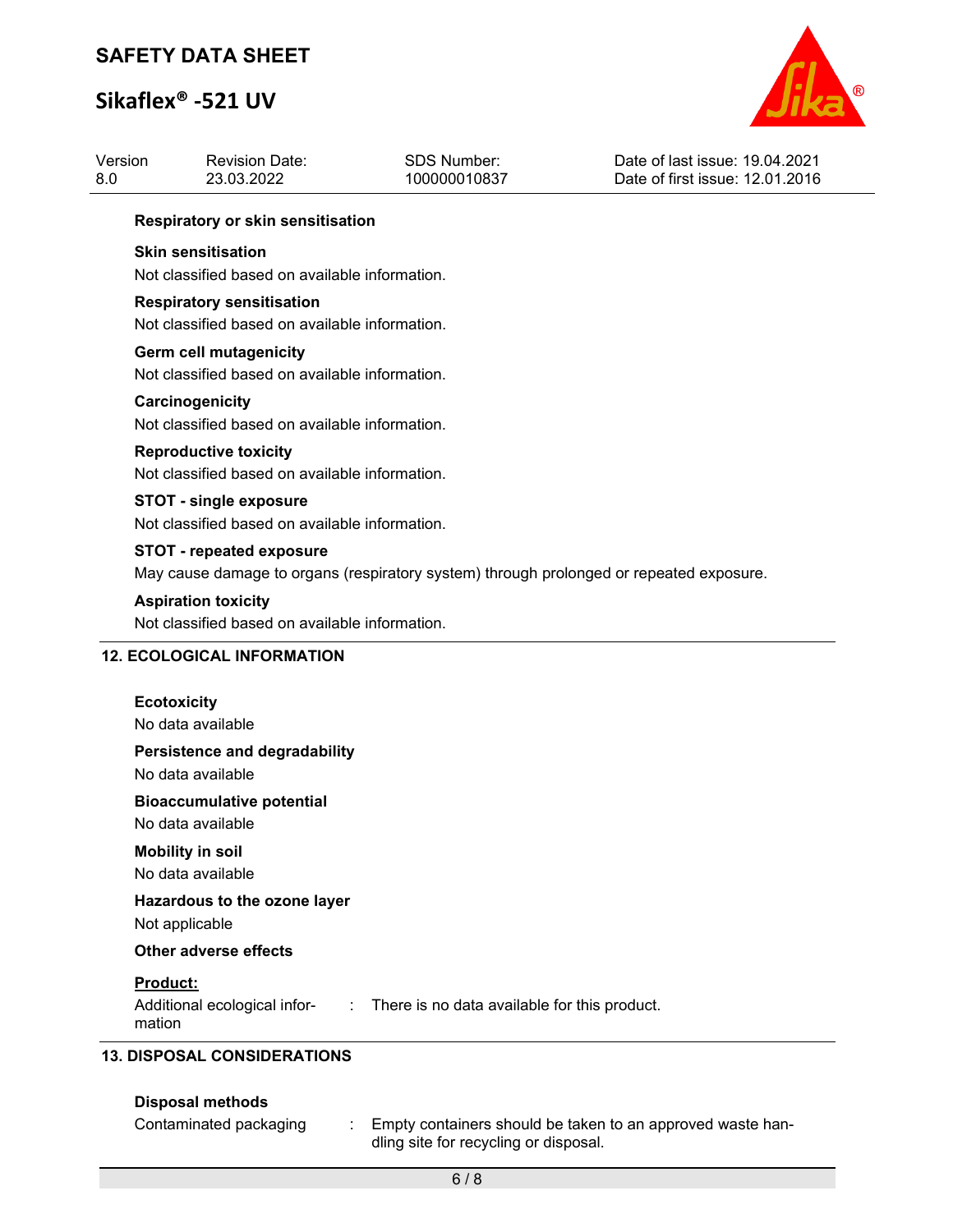# **Sikaflex® -521 UV**



| Version | <b>Revision Date:</b> | SDS Number:  | Date of last issue: 19.04.2021  |
|---------|-----------------------|--------------|---------------------------------|
| -8.0    | 23.03.2022            | 100000010837 | Date of first issue: 12.01.2016 |

#### **14. TRANSPORT INFORMATION**

#### **International Regulations**

#### **UNRTDG**

Not regulated as a dangerous good

#### **IATA-DGR**

Not regulated as a dangerous good

## **IMDG-Code**

Not regulated as a dangerous good

## **Transport in bulk according to Annex II of MARPOL 73/78 and the IBC Code**

Not applicable for product as supplied.

#### **National Regulations**

Refer to section 15 for specific national regulation.

### **15. REGULATORY INFORMATION**

#### **Related Regulations**

**Fire Service Law** Not applicable

#### **Industrial Safety and Health Law**

### **Harmful Substances Prohibited from Manufacture**

Not applicable

### **Harmful Substances Required Permission for Manufacture**

Not applicable

### **Substances Prevented From Impairment of Health**

Not applicable

**Circular concerning Information on Chemicals having Mutagenicity - Annex 2: Information on Existing Chemicals having Mutagenicity**

Not applicable

### **Circular concerning Information on Chemicals having Mutagenicity - Annex 1: Information on Notified Substances having Mutagenicity**

Not applicable

### **Substances Subject to be Notified Names**

Article 57-2 (Enforcement Order Table 9)

| Chemical name                        | Number | $(%^{6})^{6}$<br>ا Concentration |
|--------------------------------------|--------|----------------------------------|
| $\cdots$<br>⊺itanıum(l<br>oxide<br>v | -19 -  | - -<br>. <b>.</b>                |

#### **Substances Subject to be Indicated Names**

Article 57 (Enforcement Order Article 18)